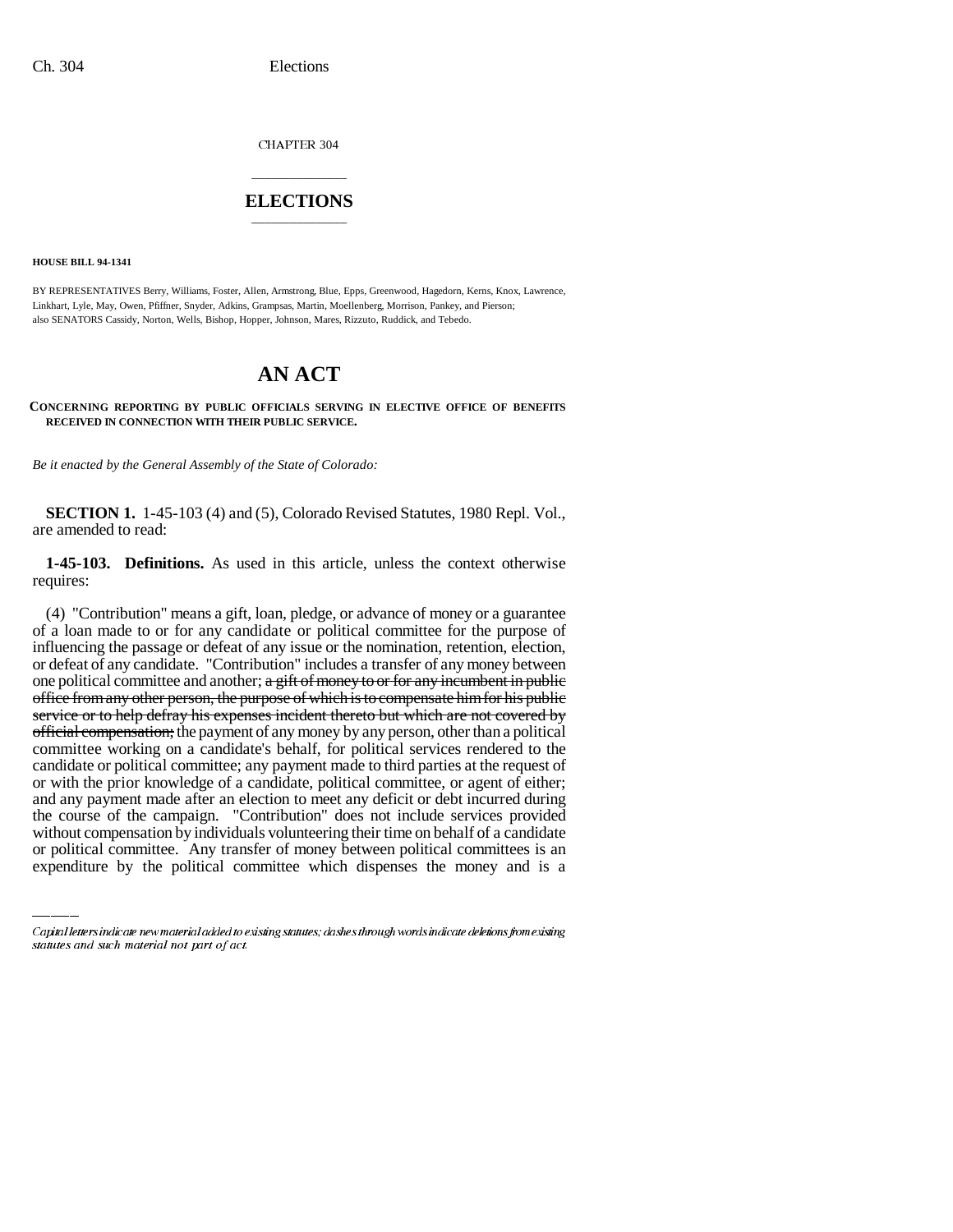### Elections Ch. 304

contribution to the political committee which receives the money.

(5) "Contribution in kind" means a gift or loan of any item of real or personal property, other than money, made to or for any candidate or political committee for the purpose of influencing the passage or defeat of any issue or the nomination, retention, election, or defeat of any candidate. "Contribution in kind" includes a gift or loan of any item of real or personal property, other than money, to or for any incumbent in public office from any other person, the purpose of which is to compensate him for his public service or to help him defray his expenses incident thereto but which are not covered by official compensation. Personal services are a contribution in kind by the person paying compensation therefor; volunteer services are not included. "Contribution in kind" does not include an endorsement of candidacy or issue by any person. In determining the value to be placed on contributions in kind, a reasonable estimate of fair market value shall be used.

**SECTION 2.** 1-45-108 (2), Colorado Revised Statutes, 1980 Repl. Vol., is amended, and the said 1-45-108, as amended, is further amended BY THE ADDITION OF A NEW SUBSECTION, to read:

**1-45-108. Reports - certification and filing.** (2) Any incumbent in, or elected candidate to, as defined in section  $1-45-103$  (3), public office who receives any contribution or contribution in kind from any other person, the purpose of which is to compensate him for his public services or to help him defray his expenses incident thereto but which are not covered by official compensation, shall file with the appropriate officer, on or before January 15 of each year, a supplemental report for the preceding calendar year. Such report shall be on forms prescribed by the secretary of state and shall contain substantially the same information as prescribed in subsection (4) of this section. IN ADDITION TO THE REQUIREMENTS OF THIS ARTICLE, EVERY INCUMBENT IN PUBLIC OFFICE AND EVERY CANDIDATE ELECTED TO PUBLIC OFFICE IS SUBJECT TO THE REPORTING REQUIREMENTS OF SECTION 24-6-203, C.R.S.

(8) THE SECRETARY OF STATE SHALL CONDUCT A STUDY OF THE FEASIBILITY AND COST OF IMPLEMENTING A COMPUTER INFORMATION SYSTEM THAT WOULD ALLOW COMPUTER USERS TO CROSS-REFERENCE AND REVIEW, USING THE NAME OF A CANDIDATE, INCUMBENT, LOBBYIST, OR ANY OTHER PERSON, ANY REPORT FILED PURSUANT TO THIS ARTICLE, ANY REPORT FILED BY AN INCUMBENT OR ELECTED CANDIDATE PURSUANT TO SECTION 24-6-203, C.R.S., OR ANY DISCLOSURE STATEMENT FILED BY A LOBBYIST PURSUANT TO SECTION 24-6-302, C.R.S. THE SECRETARY OF STATE SHALL REPORT TO THE GENERAL ASSEMBLY ON THE FEASIBILITY AND COST OF SUCH A SYSTEM BY JANUARY 1, 1995.

**SECTION 3.** Part 2 of article 6 of title 24, Colorado Revised Statutes, 1988 Repl. Vol., is amended BY THE ADDITION OF A NEW SECTION to read:

**24-6-203. Reporting by incumbents and elected candidates - gifts, honoraria,** and other benefits - penalty. (1) As USED IN THIS SECTION, THE TERMS "APPROPRIATE OFFICER", "CANDIDATE", AND "PUBLIC OFFICE" SHALL HAVE THE MEANINGS ASCRIBED TO THEM IN SECTION 1-45-103, C.R.S., OF THE "CAMPAIGN REFORM ACT OF 1974".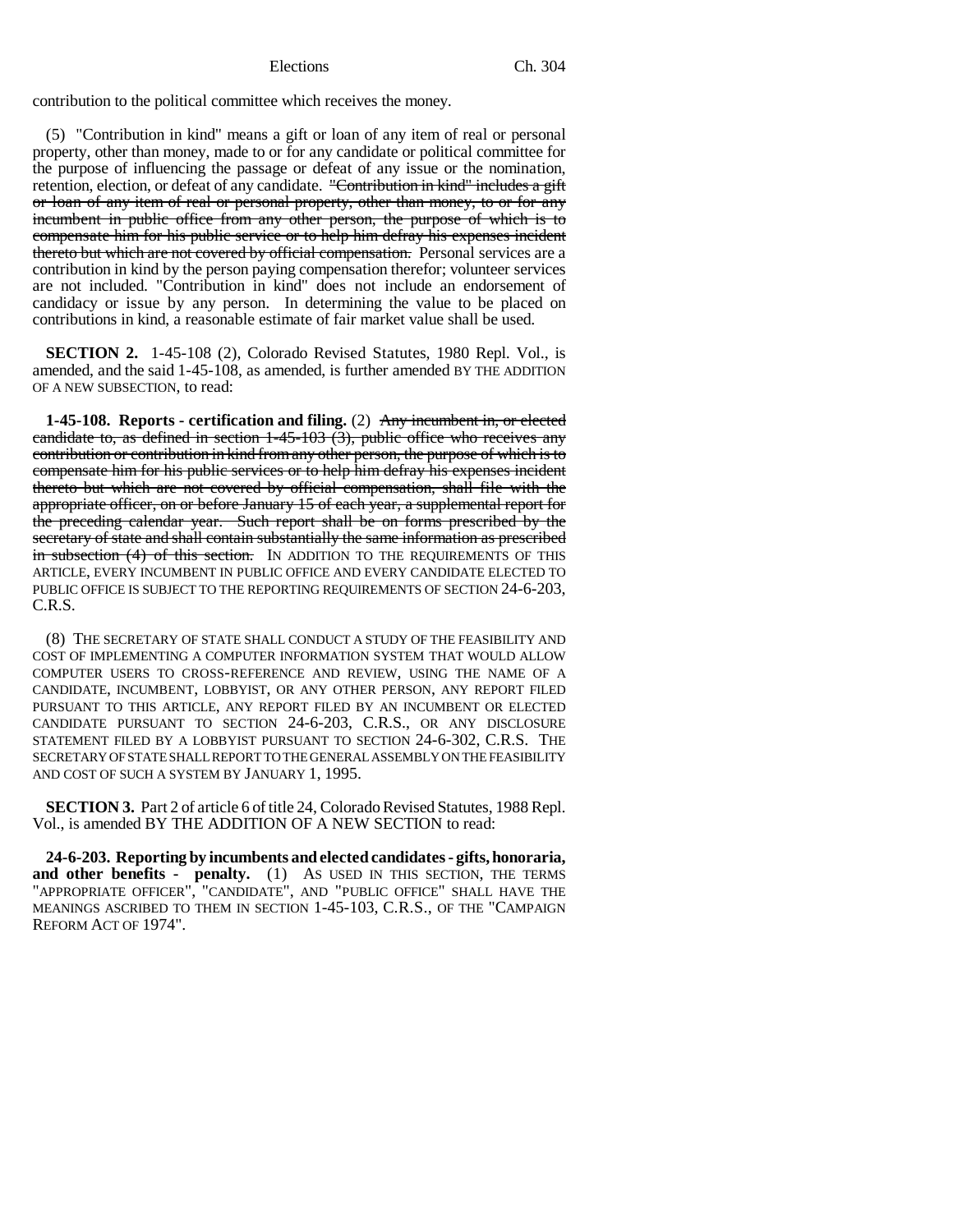### Ch. 304 Elections

(2) EVERY INCUMBENT IN OR CANDIDATE ELECTED TO PUBLIC OFFICE WHO RECEIVES FROM ANY OTHER PERSON ANY ITEM DESCRIBED IN SUBSECTION (3) OF THIS SECTION IN CONNECTION WITH THE INCUMBENT'S OR ELECTED CANDIDATE'S PUBLIC SERVICE SHALL FILE WITH THE APPROPRIATE OFFICER, ON OR BEFORE JANUARY 15 OF EACH YEAR, A REPORT FOR THE PRECEDING CALENDAR YEAR. SUCH REPORT SHALL BE ON FORMS PRESCRIBED BY THE SECRETARY OF STATE, AND SHALL CONTAIN AT A MINIMUM, THE NAME OF THE PERSON FROM WHOM THE ITEM WAS RECEIVED AND THE AMOUNT OR VALUE AND THE DATE OF RECEIPT. THE SECRETARY OF STATE SHALL FURNISH SUCH FORMS TO MUNICIPAL CLERKS, TO COUNTY CLERK AND RECORDERS, AND TO INCUMBENTS AND ELECTED CANDIDATES FOR STATE OFFICES AND DISTRICT OFFICES OF DISTRICTS GREATER THAN A COUNTY FREE OF CHARGE FOR USE BY INCUMBENTS AND ELECTED CANDIDATES REQUIRED TO FILE SUCH FORMS. IF ANY INCUMBENT IN OR CANDIDATE ELECTED TO PUBLIC OFFICE DOES NOT RECEIVE ANY SUCH ITEM, HE SHALL NOT BE REQUIRED TO FILE SUCH REPORT.

(3) THE REPORT REQUIRED BY SUBSECTION (2) OF THIS SECTION SHALL INCLUDE THE FOLLOWING:

(a) ANY MONEY, INCLUDING BUT NOT LIMITED TO A LOAN, PLEDGE, OR ADVANCE OF MONEY OR A GUARANTEE OF A LOAN OF MONEY, WITH A VALUE OF TWENTY-FIVE DOLLARS OR MORE;

(b) ANY GIFT OF ANY ITEM OF REAL OR PERSONAL PROPERTY, OTHER THAN MONEY, WITH A VALUE OF FIFTY DOLLARS OR MORE;

(c) ANY LOAN OF ANY ITEM OF REAL OR PERSONAL PROPERTY, OTHER THAN MONEY, IF THE VALUE OF THE LOAN IS FIFTY DOLLARS OR MORE. FOR SUCH PURPOSE, THE "VALUE OF THE LOAN" MEANS THE COST SAVED OR AVOIDED BY THE INCUMBENT OR ELECTED CANDIDATE BY NOT BORROWING, LEASING, OR PURCHASING COMPARABLE PROPERTY FROM A SOURCE AVAILABLE TO THE GENERAL PUBLIC;

(d) ANY PAYMENT FOR A SPEECH, APPEARANCE, OR PUBLICATION;

(e) TICKETS TO SPORTING, RECREATIONAL, EDUCATIONAL, OR CULTURAL EVENTS WITH A VALUE OF FIFTY DOLLARS OR MORE FOR ANY SINGLE EVENT, OR A SERIES OF TICKETS TO SPORTING EVENTS OF A SPECIFIC TEAM SCHEDULED DURING A SEASON WITH A TOTAL VALUE OF ONE HUNDRED DOLLARS OR MORE, OR A SERIES OF TICKETS TO CULTURAL EVENTS OF A SPECIFIC PERFORMING COMPANY OR ORGANIZATION WITH A TOTAL VALUE OF ONE HUNDRED DOLLARS OR MORE;

(f) PAYMENT OF OR REIMBURSEMENT FOR ACTUAL AND NECESSARY EXPENDITURES FOR TRAVEL AND LODGING FOR ATTENDANCE AT A CONVENTION OR OTHER MEETING AT WHICH THE INCUMBENT OR ELECTED CANDIDATE IS SCHEDULED TO PARTICIPATE, UNLESS THE PAYMENT OF OR REIMBURSEMENT FOR SUCH EXPENDITURES IS MADE FROM PUBLIC FUNDS, FROM THE FUNDS OF AN ORGANIZATION DECLARED TO BE A JOINT GOVERNMENTAL AGENCY BY SECTION 2-3-311, C.R.S., OR FROM THE FUNDS OF ANY ASSOCIATION OF PUBLIC OFFICIALS OR PUBLIC ENTITIES WHOSE MEMBERSHIP INCLUDES THE INCUMBENT'S OR ELECTED CANDIDATE'S OFFICE OR THE GOVERNMENTAL ENTITY IN WHICH SUCH OFFICE IS HELD.

(4) THE REPORT REQUIRED BY SUBSECTION (2) OF THIS SECTION NEED NOT INCLUDE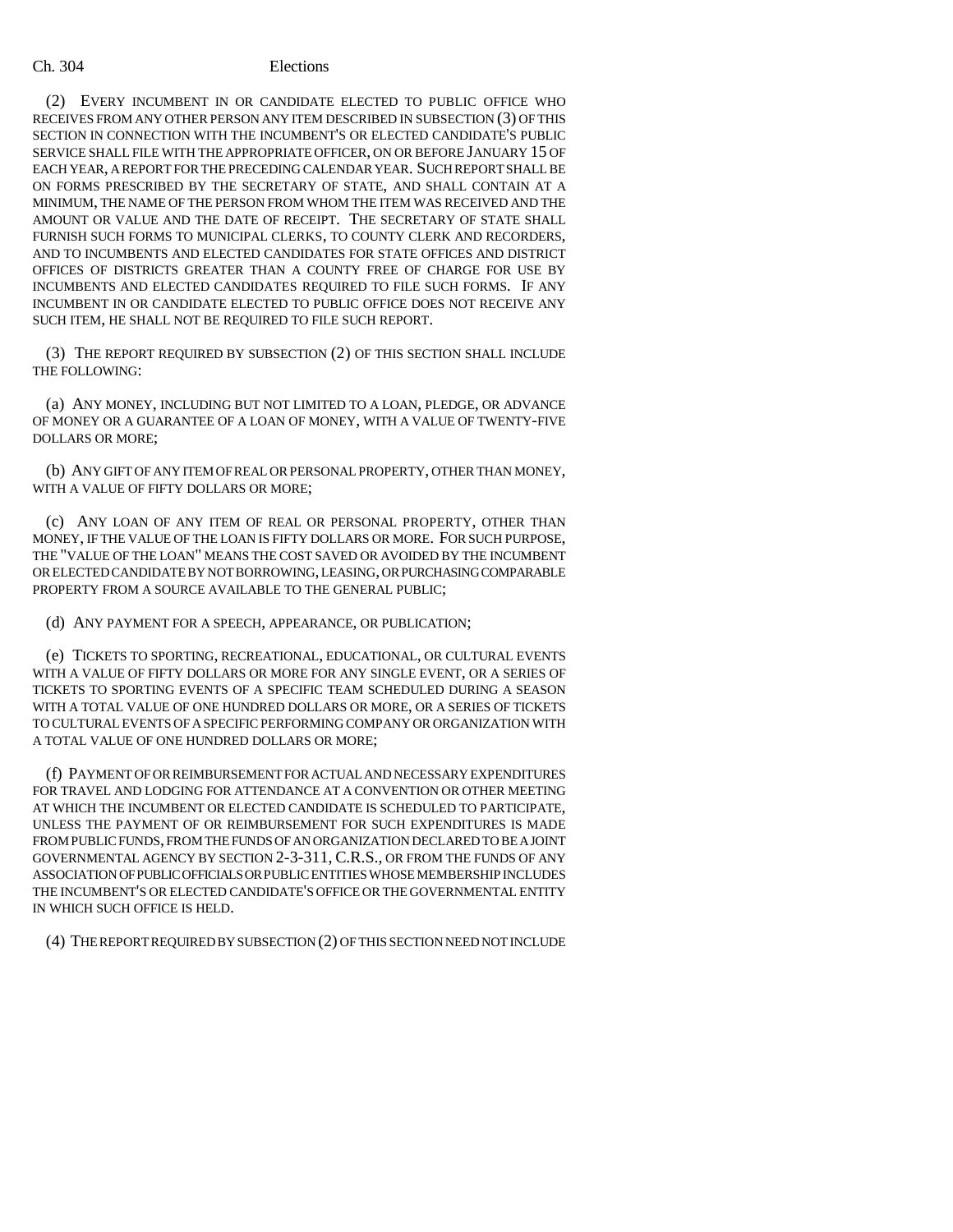THE FOLLOWING:

(a) A CONTRIBUTION OR CONTRIBUTION IN KIND THAT HAS ALREADY BEEN REPORTED PURSUANT TO SECTION 1-45-108, C.R.S.;

(b) ANY ITEM OF PERISHABLE OR NONPERMANENT VALUE, INCLUDING BUT NOT LIMITED TO MEALS, UNLESS SUCH ITEM IS REQUIRED TO BE REPORTED UNDER SUBSECTION (3) (e) OF THIS SECTION;

(c) A NONPECUNIARY AWARD PUBLICLY PRESENTED BY AN ORGANIZATION IN RECOGNITION OF PUBLIC SERVICE;

(d) PAYMENT OF OR REIMBURSEMENT FOR ACTUAL AND NECESSARY EXPENDITURES FOR TRAVEL AND LODGING FOR ATTENDANCE AT A CONVENTION OR OTHER MEETING AT WHICH THE INCUMBENT OR ELECTED CANDIDATE IS SCHEDULED TO PARTICIPATE, IF THE PAYMENT OF OR REIMBURSEMENT FOR SUCH EXPENDITURES IS MADE FROM PUBLIC FUNDS, FROM THE FUNDS OF AN ORGANIZATION DECLARED TO BE A JOINT GOVERNMENTAL AGENCY BY SECTION 2-3-311, C.R.S., OR FROM THE FUNDS OF ANY ASSOCIATION OF PUBLIC OFFICIALS OR PUBLIC ENTITIES WHOSE MEMBERSHIP INCLUDES THE INCUMBENT'S OR ELECTED CANDIDATE'S OFFICE OR THE GOVERNMENTAL ENTITY IN WHICH SUCH OFFICE IS HELD;

(e) PAYMENT OF SALARY FROM EMPLOYMENT, INCLUDING OTHER GOVERNMENT EMPLOYMENT, IN ADDITION TO THAT EARNED FROM BEING A MEMBER OF THE GENERAL ASSEMBLY OR BY REASON OF SERVICE IN OTHER PUBLIC OFFICE.

(5) ANY PERSON WHO PROVIDES AN INCUMBENT OR ELECTED CANDIDATE WITH ANY ITEM REQUIRED TO BE REPORTED BY THE INCUMBENT OR ELECTED CANDIDATE PURSUANT TO THIS SECTION SHALL, AT THE TIME THE ITEM IS PROVIDED, FURNISH THE RECIPIENT WITH A WRITTEN STATEMENT OF THE DOLLAR VALUE OF THE ITEM.

(6) NOTHING CONTAINED IN THIS SECTION SHALL RELIEVE ANY PERSON FROM THE DISCLOSURE REQUIREMENTS OF PART 3 OF ARTICLE 6 OF THIS TITLE, RELATING TO THE REGULATION OF LOBBYISTS.

(7) ANY PERSON WHO WILLFULLY FILES A FALSE OR INCOMPLETE REPORT PURSUANT TO THIS SECTION, WHO WILLFULLY FAILS TO FILE THE REPORT REQUIRED BY THIS SECTION, OR WHO WILLFULLY FAILS TO PROVIDE THE STATEMENT OF VALUE REQUIRED BY SUBSECTION (5) OF THIS SECTION IS GUILTY OF A MISDEMEANOR AND, UPON CONVICTION THEREOF, SHALL BE PUNISHED BY A FINE OF NOT LESS THAN FIFTY DOLLARS NOR MORE THAN ONE THOUSAND DOLLARS.

**SECTION 4.** 24-18-104 (3), Colorado Revised Statutes, 1988 Repl. Vol., as amended, is amended, and the said 24-18-104 is further amended BY THE ADDITION OF A NEW SUBSECTION, to read:

**24-18-104. Rules of conduct for all public officers, members of the general assembly, local government officials, and employees.** (3) The following shall not be considered gifts of substantial value or gifts of substantial economic benefit tantamount to gifts of substantial value for purposes of this section: